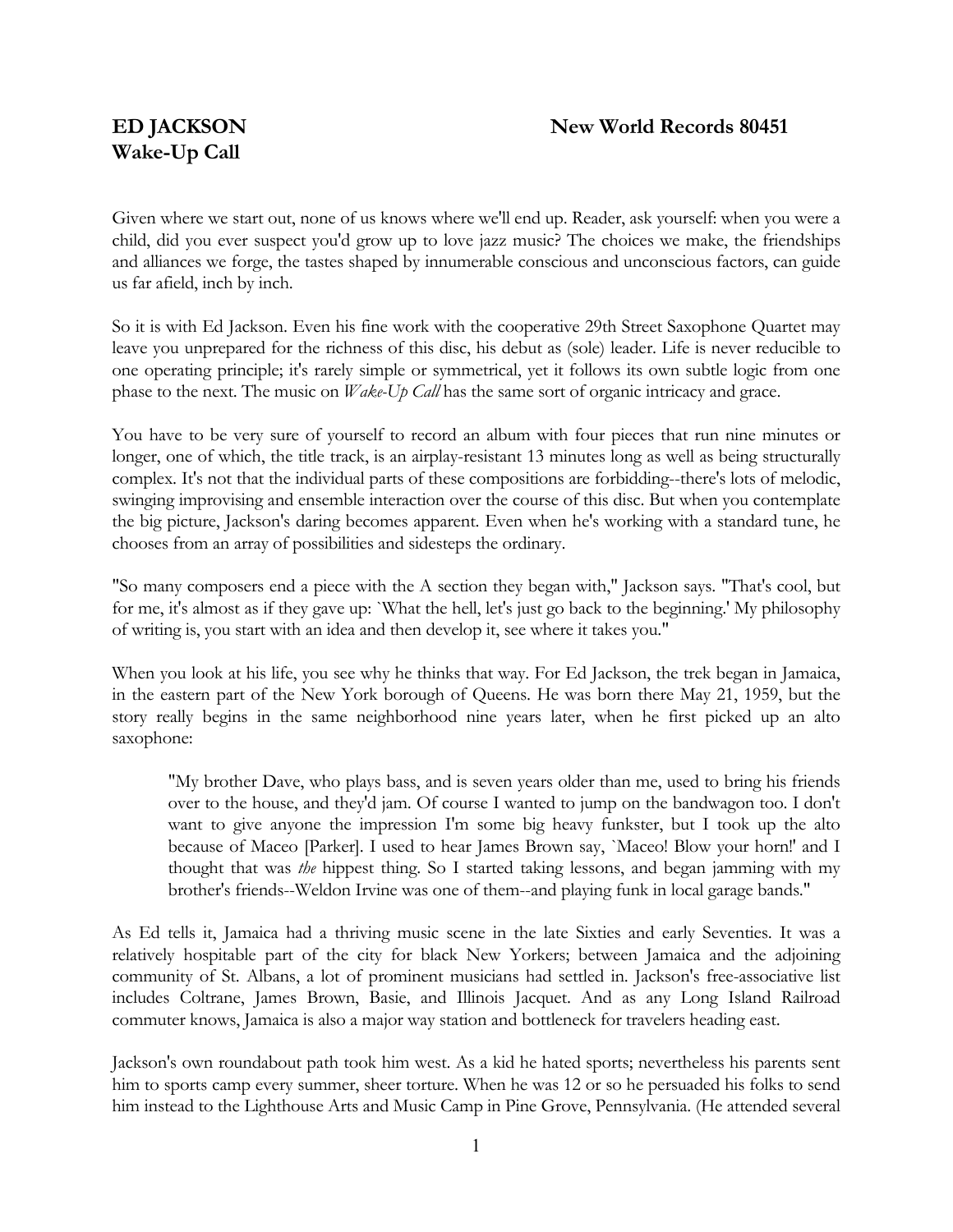years running, and eventually taught there.) One of the instructors was Hankus Netsky from Boston's New England Conservatory of Music. That led indirectly to Jackson's attending the NEC, where he majored in Jazz Studies and was graduated with distinction. Actually, chance played a part in his landing there, too. He'd applied to Juilliard as well, but mistakenly showed up a day late for his audition, "probably the best thing I'd ever done."

While at New England, Jackson became lead alto in instructor Jaki Byard's big band, The Apollo Stompers, and played on two tracks of Third Stream honcho Ran Blake's 1980 album *Film Noir*. Ed's fellow students included Tom Varner, Steve Johns, and Jamie Baum, all of whom are heard on *Wake-Up Call.* Varner drafted Ed into his Boston quartet, and has featured him in most of the bands and recording dates he's led since.

In college, Ed acquired a taste for playing chamber music in various combinations, among them a group of four saxes. Back in New York after graduation, he encouraged his former classmate baritone player Jim Hartog to start a saxophone quartet; 29th Street was born with the addition of tenor Rich Rothenberg and alto Bobby Watson. A decade later, with the Quartet still active, Watson recruited its members into his Tailor Made Big Band.

Also in the early Eighties, Ed began a two-year association with the Roy Haynes Quartet; "Played Twice" was in the drummer's book. Ed had been recommended by his brother Dave, who'd been with Roy for five years, but who'd left the group before Ed joined. And in '83, Ed Jackson made the first of eight yearly international tours with Jamaica's funk franchise, The Fatback Band.

Much as certain jazz spokespersons crow about artistic purity, Jackson's experience is typical of working musicians in the real world, whose resumes may appear to be fraught with contradictions. Jackson welcomes the diversity disparate working situations have afforded him: "Among Fatback, Roy Haynes and 29th Street, you got the funk, you got jazz, you got the out--well, okay, the Quartet isn't really *that* out."

Jackson now lives a couple of miles over the Nassau County line, just outside the New York city limits, but his roots in Jamaica remain strong. He's continued his by-now nearly lifelong association with local guru, keyboardist, composer, and playwright Weldon Irvine; and the Jacksons Ed and Dave play on the late-Eighties album *Weldon and the Cats,* issued on Weldon's Nodlew label. (Irvine's bopping "One for Bud," by the way, pays tribute to Bud Powell.) Most weekends in 1992 Ed led the house band at Jamaica's Club Tamara; he met trumpeter James Zollar when he came by to sit in one night. In 1993, when the ongoing Jackson Brothers band needed a pianist, their drummer Greg Latty tipped them to John Stetch, brand- new in town from Montreal (he's originally from Edmonton, Alberta).

The only musician on *Wake-Up Call* Jackson hadn't played with before he assembled his octet is trombonist Clark Gayton, who'd come highly recommended by no less than four sidefolk, including Zollar, who's played with Clark in tuba-player Bob Stewart's quintet.

It has become a critical cliche to say that eight-piece bands combine the flexibility of a small group with the concentrated power of a big band; maybe that's why Jackson takes a strikingly different tack. Yes, he exploits the massed power of five horns, and they may punch like a big-band brass section (as on "Not for Granted," co-written with neighborhood buddy Charles Morais). But Jackson's deliberate use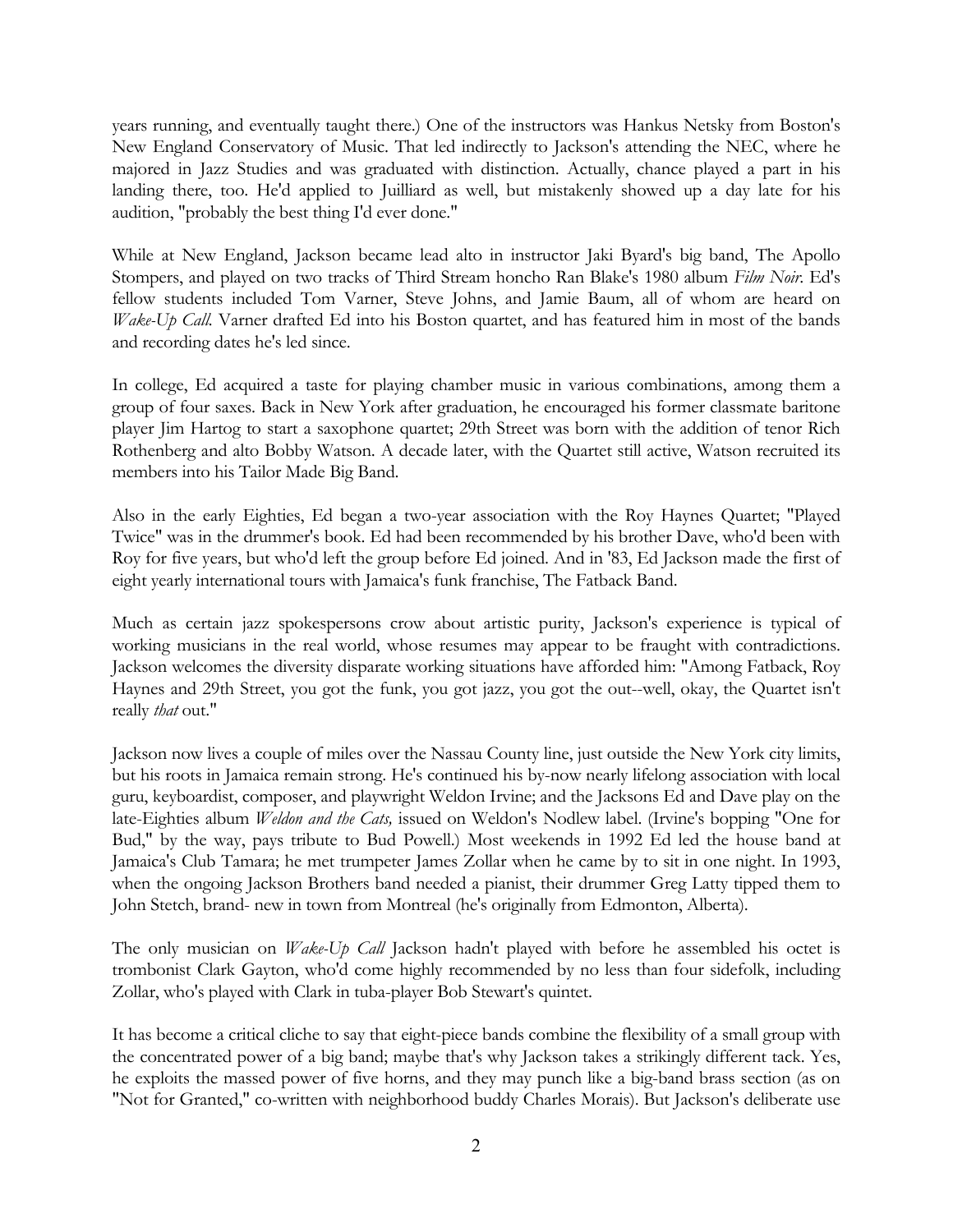of space gives his music its own singular flavor.

There certainly are some unusual features here. What non-bassist, for example, would begin a tune with an improvisation that continues even after the entrance of the horns' lava-flow written line, as on "Not for Granted"? It's an excellent example of how Ed may keep more than one idea going at the same time, how his pieces are rarely about any single thing. After all, one way to make interesting records is to devise music which doesn't give up all its secrets on one or two hearings.

All of Ed's original tunes--and producer Varner's--were written specifically for this project, some of them not very far in advance. No two compositions are alike; indeed, on only three tracks is the instrumentation precisely the same. Jackson had the staccato rhythm of a machine gun in mind when he wrote "Under the Gun," but the title also refers to time constraints as the session drew near, and to modern pressures in general. It's the only track where he plays soprano sax, which he'd started on back in high school, and which he plays in a different style from his alto. Check out Steve Johns here too: "Under the Gun" has a heavy backbeat, but his between-the-beats snare hits give the piece an effective polymetric looseness and his cowbell accents under the piano solo, introduce a faint Latin accent. Johns demonstrates how an improviser brings composed music to life, even when he's not taking a solo.

Ed's arrangement of Monk's "Played Twice" shows how Jackson avoids repeating himself, on a tune where repetition is (as the title implies) built in. Two distinct ensemble interludes frame Tom Varner's French horn solo--the latter is basically improvised, while the former revolves around one phrase pulled from the melody and staggered by the horns, appropriately suggesting double vision. In the same literal vein, you can follow Varner's crafty, jabbing solo itself; his conscientiously paired phrases take Monk's title as an interpretive guideline. Note too how John Stetch resists evoking the composer's quirky keyboard attack--even at the end, where he's offered a great temptation to scrawl Monk's signature sign-off, a thrice-chiming treble chord.

Stetch, by the way, contributes the (literally) revamped "Have You Met Miss Jones?", which confirms the same ideology as Jackson's composing and arranging: Any thematic material lends itself to extensive permutation.

Varner is no slouch when it comes to involuted composing and non-obvious structure either, as his own recent recordings make clear. After a pendular riff is introduced just over three minutes into his "Hungry Edward," the long piece unfolds logically, even after that lick has been retired. The solo alto tag is as right as it is unexpected.

The long tracks are the most obviously complex, but it's not that the quintet pieces are simple or predictable: witness the short coda/last movement tacked on to "To Have or To Be." (It's named for Erich Fromm's book, but don't read anything into that. Jackson saw the jacket in a bookstore and just liked the way the title sounded.)

As a leader of a band full of good soloists, Ed strikes a balance between giving everyone a taste and showcasing his own talents. His supple phrasing and internal drive are his own, but then playing next to Bobby Watson for years gives you powerful incentive to stake out your own turf on alto. I can, though, hear echoes of Maceo Parker in Ed's excitable staccato on "Hungry Edward"; Jackson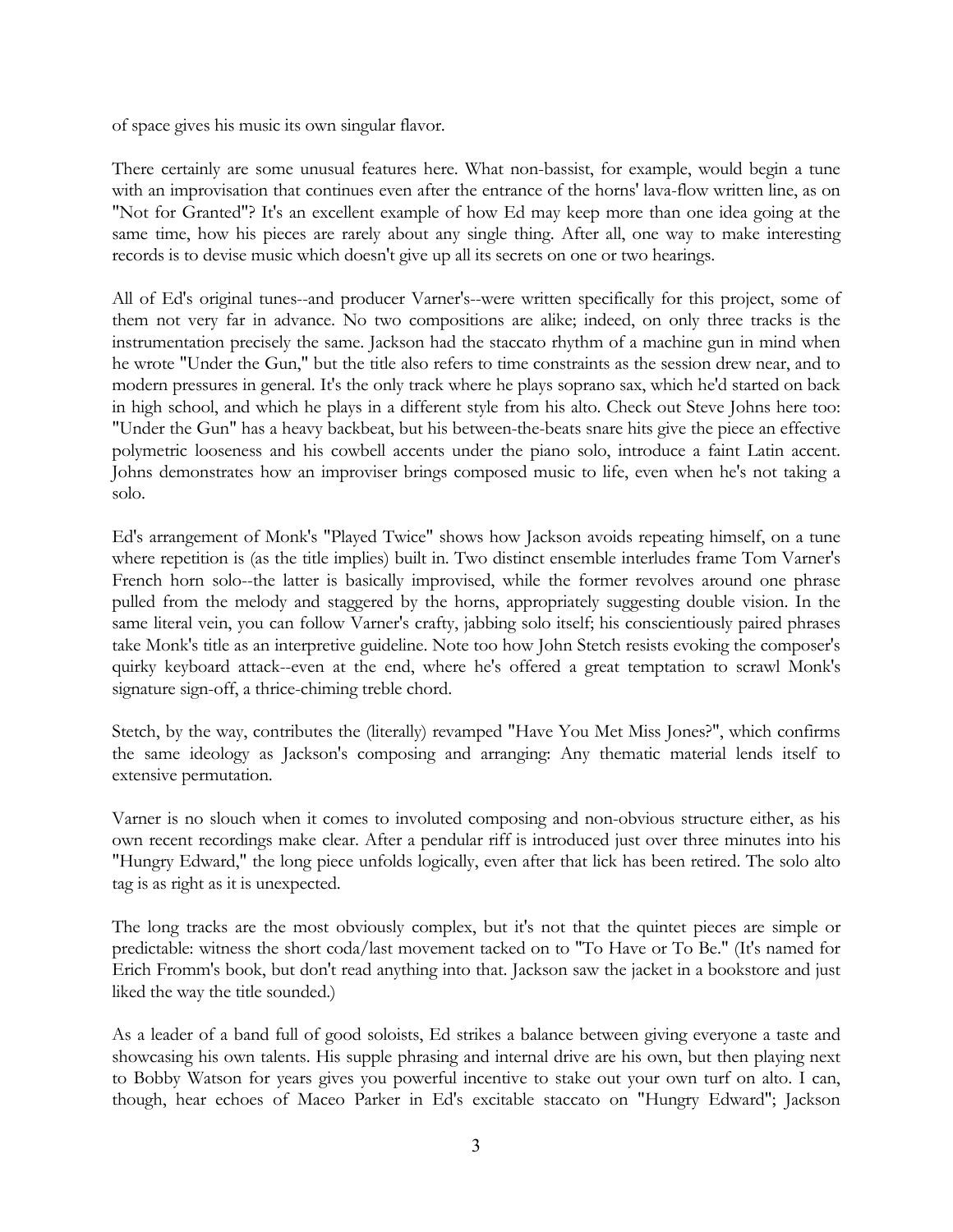explained to me that Maceo was an early inspiration.

Which goes to show: Even when you try to make a piece—or a career—wind up someplace different from where it began, a unified vision is apt to reveal itself anyway. No matter how varied your experience, everything comes together in the end. —Kevin Whitehead

Kevin Whitehead *writes for* CD Review*,* Downbeat*, and* Pulse*, and is jazz critic for National Public Radio's* Fresh Air*.* 

#### **SELECTED DISCOGRAPHY with Ran Blake:**

*Film Noir.* Arista Novus AN3019.

## **with the Fatback Band:**

*Is This The Future.* Spring Records SP 1-6738. *Phoenix.* Cotillion Records 90168-1. *The Greatest.* Mastermix Records 01 352 6035. *With Love.* Spring Records SPR-CT-6741. **with The Andy Jafee Sextet:** *Manhattan Projections.* Stash Records ST247. **with The 29th Street Saxophone Quartet:** *Live.* Red Records 123223-2. *Pointillistic Groove.* Osmosis 6002. *The Real Deal.* Antilles 314-510-941-2. *Underground.* Antilles 422-848-415-2. *Watch Your Step.* Antilles 314-510-942-2. *Your Move.* Antilles 314-512-524-2. **with Tom Varner:** *Long Night Big Day.* New World/CounterCurrents 80410-2. *Motion/Stillness.* Soul Note 12-1067-1. *The Mystery of Compassion.* Soul Note 12-1217-2. *Tom Varner Quartet.* Soul Note 12-1017. **with Weldon & The Kats:** *Volume 1.* Nodlew Music. **with Bernard Wright:** *Nard.* Arista GRP 5011.

Executive producer: Arthur Moorhead Producer: Tom Varner Engineer: Jon Rosenberg Assistant engineers: Bill Emmons, Frederic Kevorkian Recorded January 18 and 19, 1994 at Sear Sound, NYC. Mixed January 28 and 29, 1994 at Sear Sound, NYC. Cover design: Stephen Byram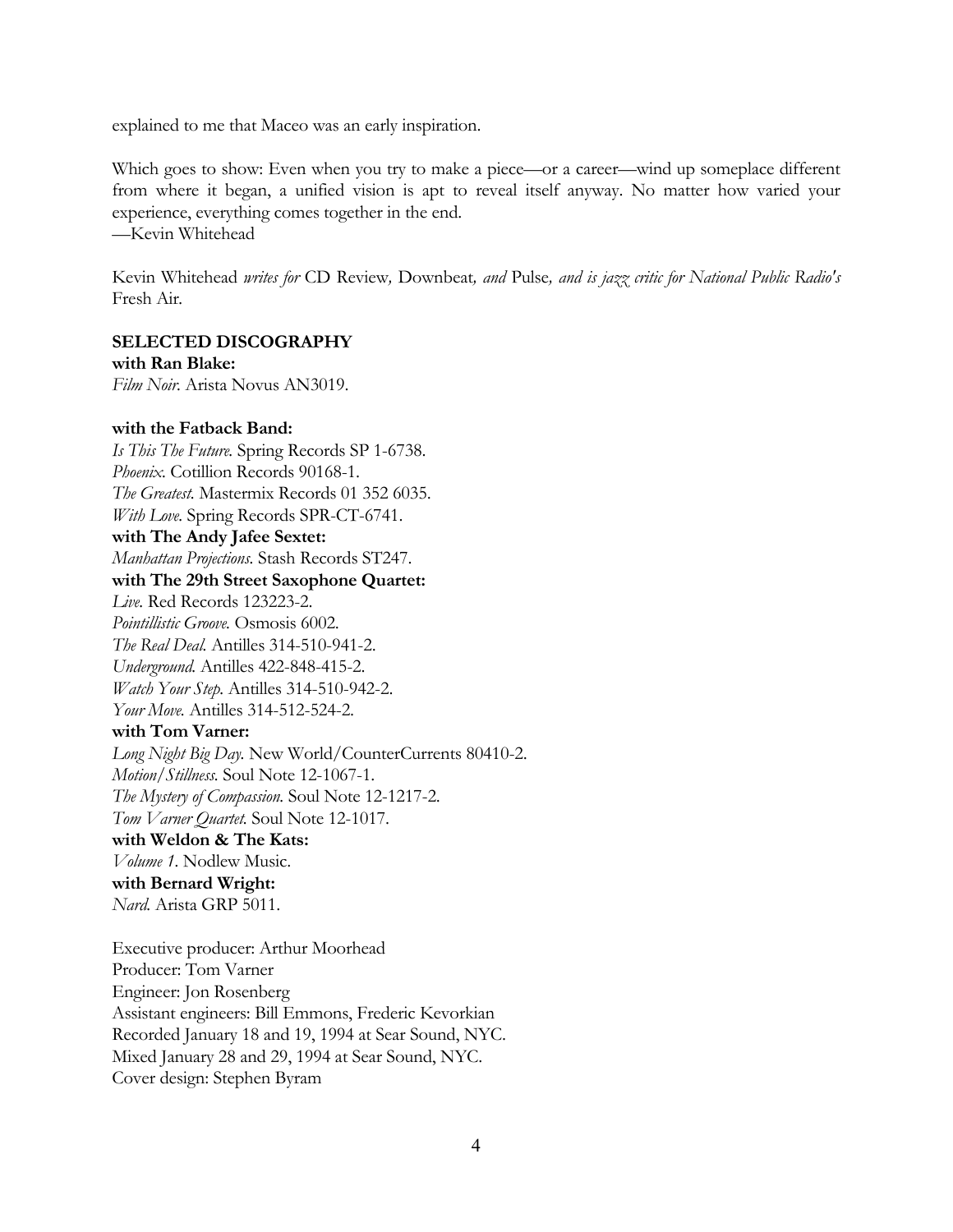Special thanks to all the musicians involved, Jon Rosenberg, Sear Sound, Spenser MacLeish, Chris Kase, John Gordon, Don Sickler, Marty Ehrlich, Jim Hartog, Bobby Watson, and Enid.

# **This recording was made possible with a grant from the Lila Wallace-Reader's Digest Fund. Additional funding was provided by the National Endowment for the Arts and the New York State Council on the Arts.**

#### FOR NEW WORLD RECORDS:

Herman E. Krawitz, President; Paul Marotta, Managing Director; Paul M. Tai, Director of Artists and Repertory; Lisa Kahlden, Director of Information Technology; Virginia Hayward, Administrative Associate; Mojisola Oké, Bookkeeper; Ben Schmich, Production Associate.

RECORDED ANTHOLOGY OF AMERICAN MUSIC, INC., BOARD OF TRUSTEES: David Hamilton, Treasurer; Milton Babbitt; Emanuel Gerard; Adolph Green; Rita Hauser; Herman E. Krawitz; Arthur Moorhead; Elizabeth Ostrow; Don Roberts; Patrick Smith; Frank Stanton.

Francis Goelet (1926-1998), Chairman

1994 © 1994 Recorded Anthology of American Music, Inc. All rights reserved. Printed in USA.

## **ED JACKSON WAKE-UP CALL** 80451-2

- 1 Played Twice (Thelonius Monk, arr. Ed Jackson) (6:05)
- 2 Not for Granted (Ed Jackson/Charles Morais, arr. Ed Jackson) (10:40)
- 3 To Have or To Be (Ed Jackson) (3:41)
- 4 Under the Gun (Ed Jackson) (9:00)
- 5 Hungry Edward (Tom Varner) (11:20)
- 6 Have You Met Miss Jones? (Richard Rodgers/Lorenz Hart, arr. John Stetch) (7:39)
- 7 Wake-Up Call (Ed Jackson) (13:05)
- 8 Boots and Fur (Tom Varner) (1:52)
- 9 One for Bud (Weldon Irvine) (6:22)

Ed Jackson - alto sax (soprano sax on *Under the Gun*) Rich Rothenberg - tenor sax James Zollar - trumpet (flugelhorn on *To Have or To Be*) Tom Varner - French horn Clark Gayton - trombone (bass trombone on *Played Twice*) John Stetch - piano Dave Jackson - bass Steve Johns - drums

Jamie Baum - flute on *One for Bud*

*Not for Granted, To Have or To Be, Under the Gun,* and *Wake-Up Call* published by Second Floor Music